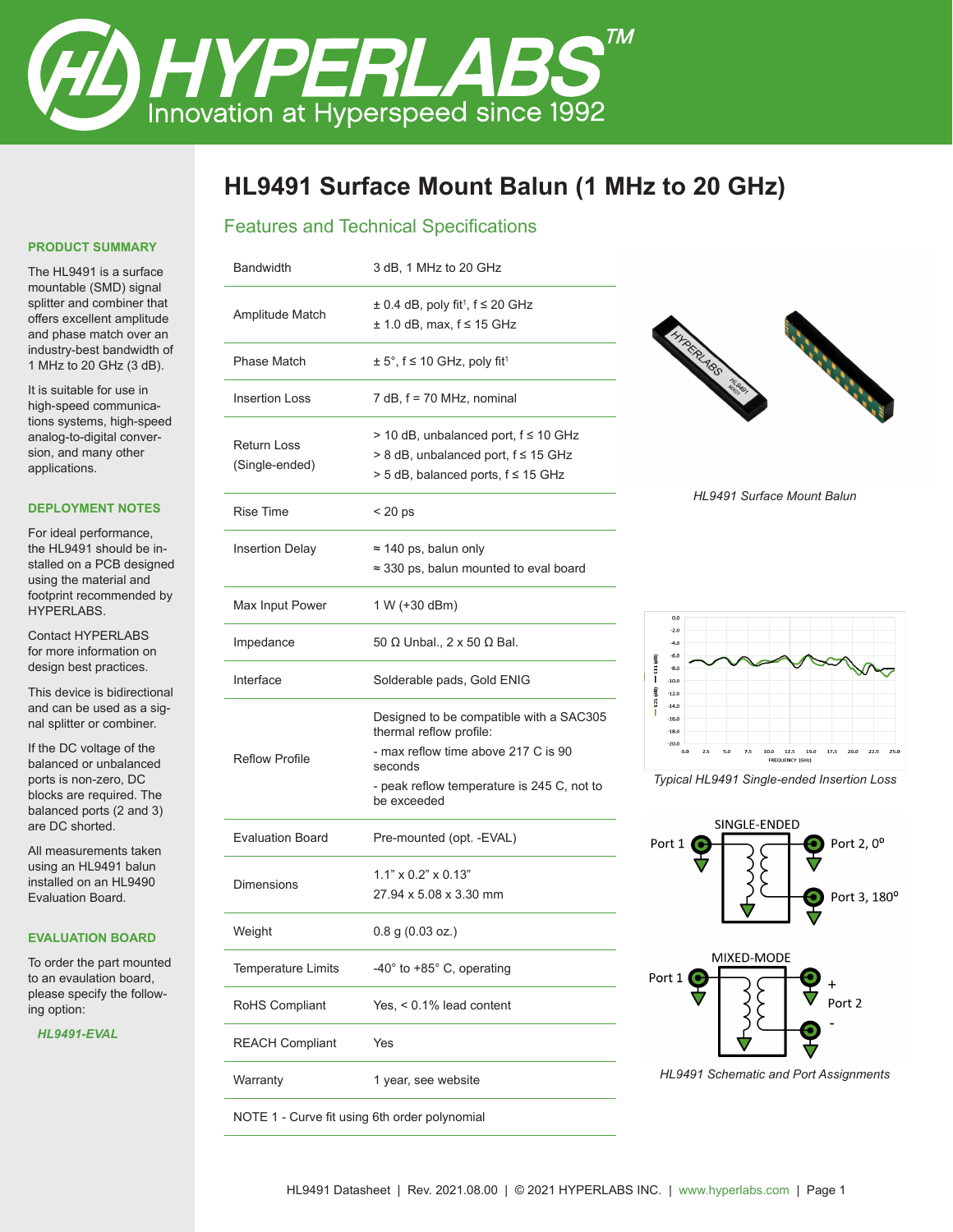

#### **HL9491 Single-ended Insertion Loss and Return Loss**

Bandwidth is defined as the range of frequencies where insertion loss is within 3 dB of the 70 MHz value (nominally 7 dB single-ended, 4dB differential).

*Figure 1* shows the insertion loss and amplitude match of an HL9491 in single-ended mode.

*Figure 2* shows the return loss of all ports in single-ended mode.



*Figure 1: HL9491 Single-ended Insertion Loss*



*Figure 2: HL9491 Single-ended Return Loss*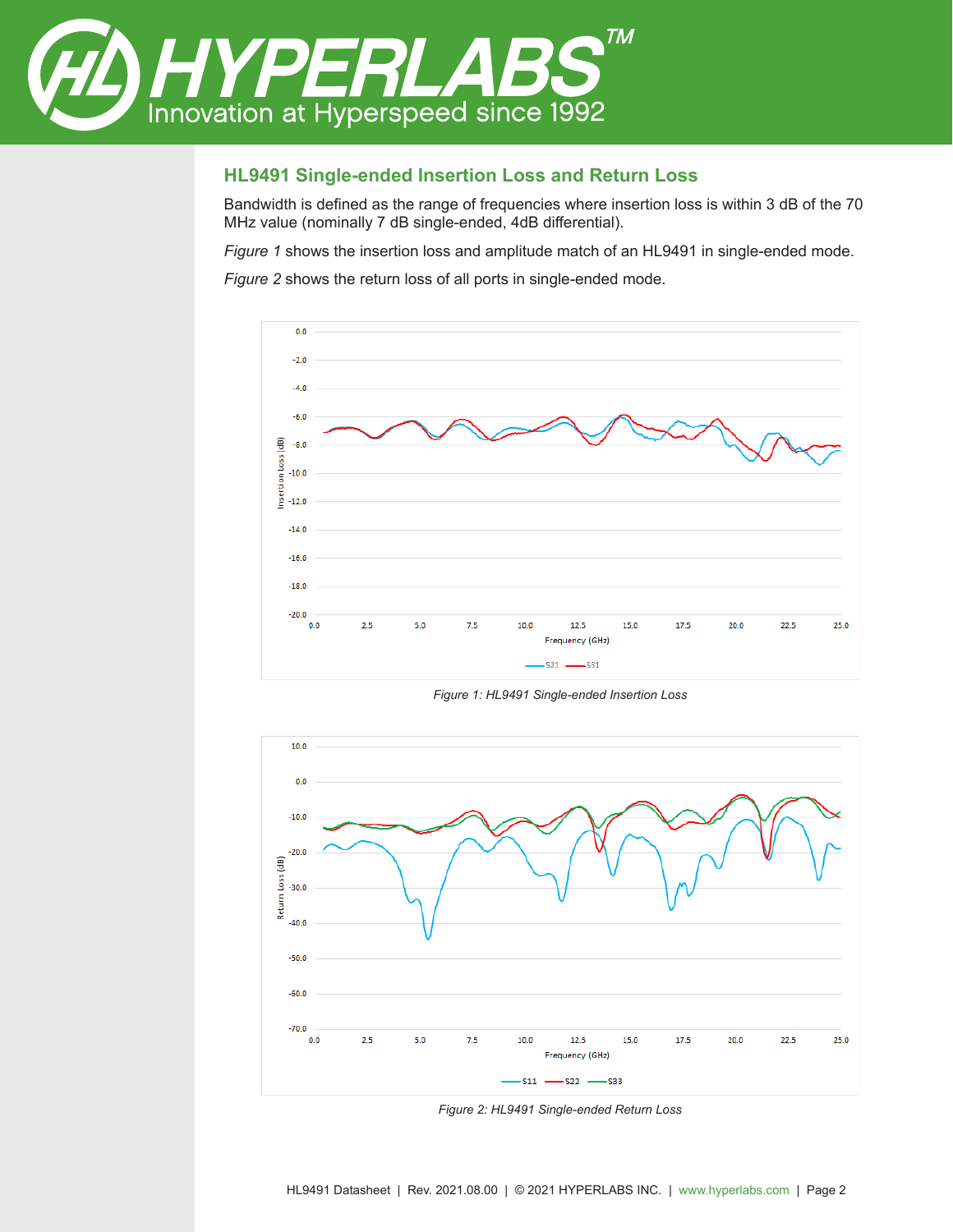

## **HL9491 Mixed-mode Insertion Loss**

Mixed-mode S-parameters are useful for characterizing the performance of differential circuits such as broadband baluns.

*Figures 3-4* show the insertion loss of an HL9491 balun in mixed mode to 25 GHz.



*Figure 3: HL9491 Differential Mode Insertion Loss*



*Figure 4: HL9491 Common Mode Insertion Loss*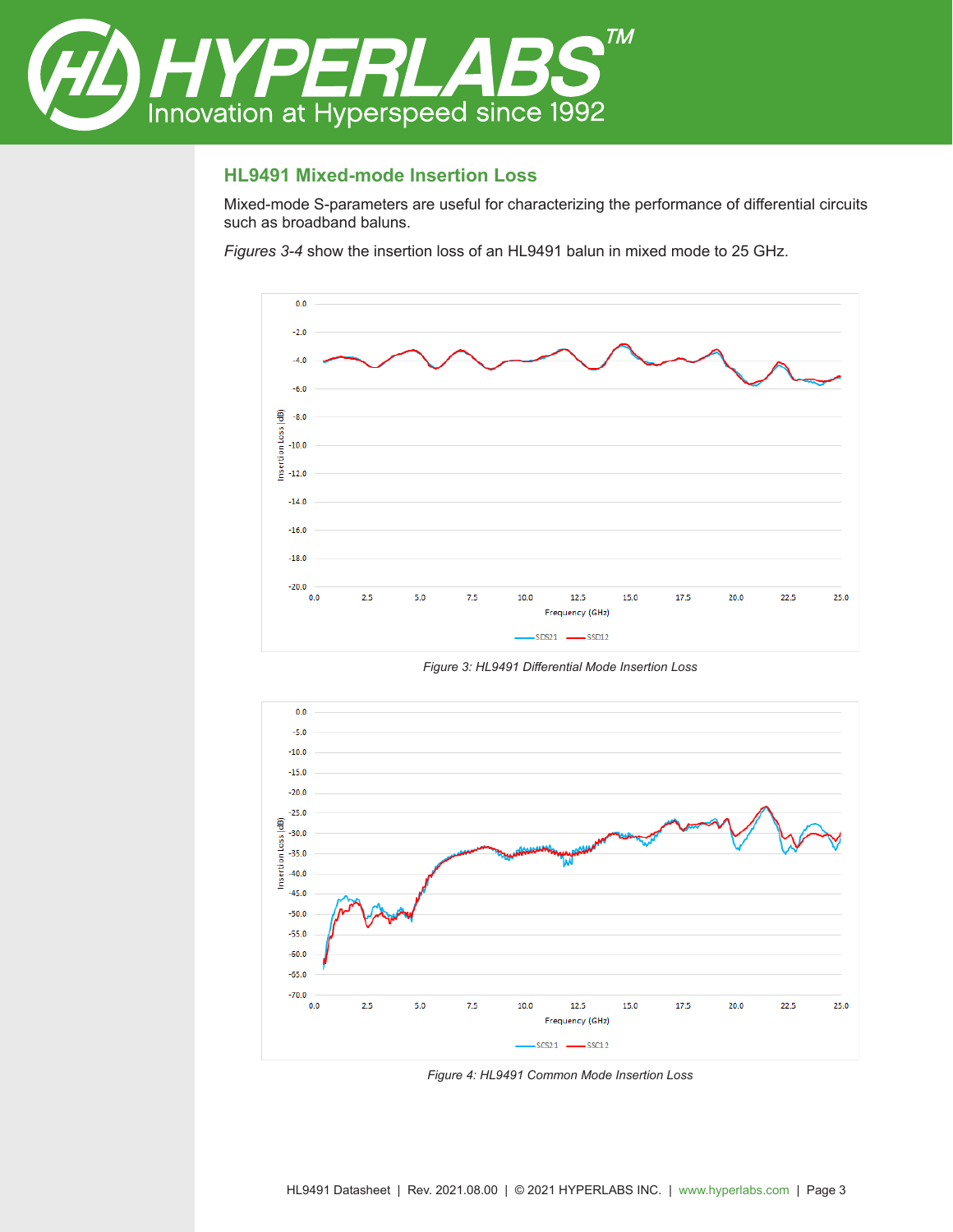

## **HL9491 Mixed-mode Return Loss**

*Figure 5* shows the typical mixed-mode return loss of the unbalanced and balanced ports of an HL9491 to 25 GHz.



*Figure 5: HL9491 Mixed-mode Return Loss*

## **HL9491 Eye Diagrams**

The eye diagrams in *Figures 6-7* show a 56 Gbps PRBS11 pattern passed through an HL9491. All plots are shown at 100 mV/div.





*Figure 6: HL9491 56 Gpbs PRBS 11, RF Input Figure 7: HL9491 56 Gpbs PRBS 11, RF Output*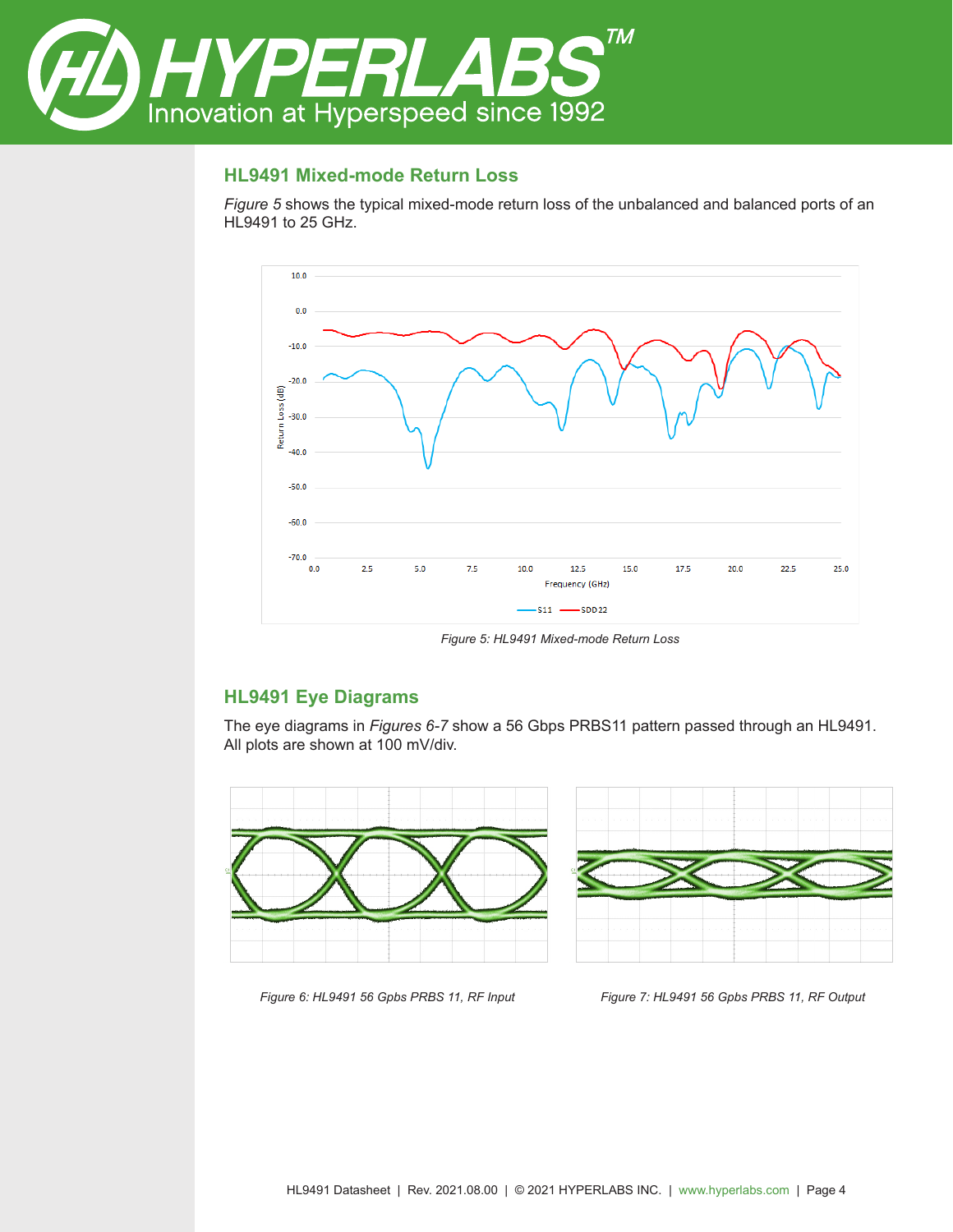

# **HL9491 Group Delay and Phase Match**

*Figure 8* shows the typical group delay of an HL9491 used as a signal splitter. The average slope of the phase mismatch, shown in *Figure 9*, is equal to the group delay mismatch.



*Figure 8: HL9491 Single-ended Group Delay*



*Figure 9: HL9491 Phase Mismatch*